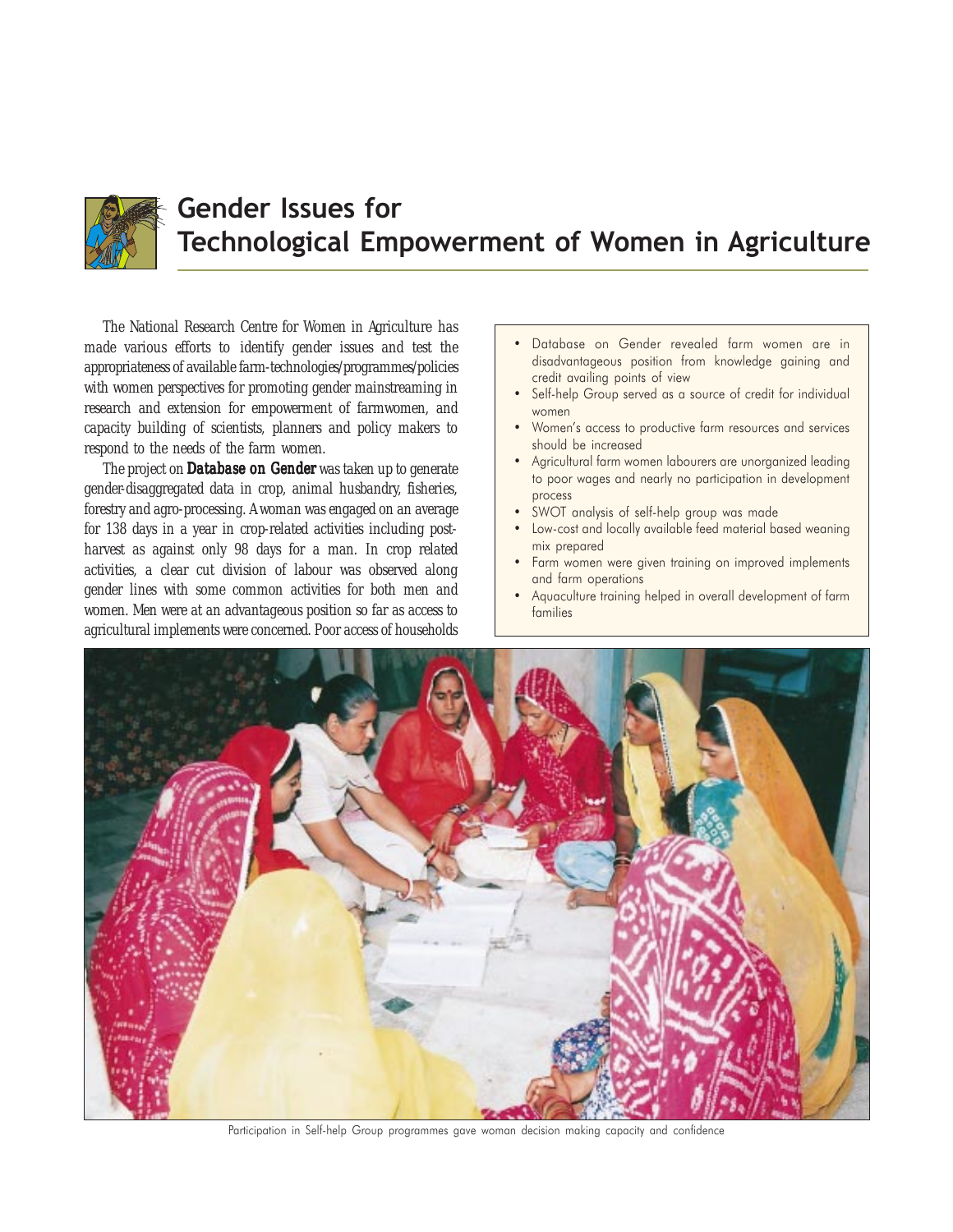

### Aquaculture for rural women

Aquaculture projects Involving Rural Women in Aquaculture—A Step towards Ensuring Economic and Nutritional Security, Family based Economic Security of Backward Communities through Ornamental and Integrated Fish Farming, and Studies on Sustainable Aquaculture—A Practice' for Empowering Women in Rural Aquaculture, have been operating in different villages to test and disseminate aquaculture technologies to rural women for increasing the productivity of rural ponds, to empower the backward communities through integrated aquaculture systems and to standardize a sustainable aquaculture package for rural women. Under the project following activities were taken up:

- Training on fry production as an income generating activity for the women in their small backyard ponds
- Increasing the pond productivity by scientific management
- Promoting integrated fish farming and evaluating the income from fish-cum-duck integration in rural set up
- Introducing ornamental fish production as a small enterprise for rural women

The significant achievements of the projects are as follows:

- Establishment of fry production as an income generation activity for women in the villages
- Fry production units were (8) established in different villages, to ensure availability of quality fry in the locality
- The findings of the project revealed that the integration of fishcum-duck farming could be an effective technology for resource poor farmers as they can generate income for building economic and nutritional security. In a pond of 1,500 m<sup>2</sup> women earned Rs 1,200 from sale of male ducks, Rs 4,875 from sale of duck eggs, Rs 665 from sale of vegetables, and Rs 12,500 from sale of fish within 1 year
- Average yield of fish from the project has gone up to 2.73 t/ha from pre-project average of 0.125 t/ha, which contributed to the economic and nutritional security of women

to extension and training was clearly discernible. Women were quite aware of the health workers and benefited from them but not of agriculture extension agents. Men were quite aware of the institutional sources of credit, and 30% of men have availed institutional credit facilities. For individual woman, it was the self-help-groups that mostly serve as a source of credit.

Project entitled Approaches to Engendering Agricultural Research and Extension in  $3$  states  $-$  On Networking Mode focused on many gender related parameters for making gender mainstreaming more efficient. The study revealed that there is a need to give utmost attention for technological empowerment of the women who are mostly middle aged, educationally backward, malnourished and belonging to the schedule caste, schedule tribe and backward community. For time use efficiency the women in Kerala and Orissa need to be empowered in the technologies related to farm diversification activities. Poor farm mechanization



Fish harvest from backyard pond

and their families. As a result per family fish consumption increased by 44.4 kg and average cash income by Rs 2,763. Fish-cum-duck integration has gained popularity because of its additional economic gain

• The project has successfully demonstrated the aquaculture potential of derelict water bodies to the local people.

#### Impact on the community

- Skill training of farmwomen in fish fry production and nursery rearing in a pond of 0.02ha could yield an income of Rs 9,000 in 2 months taking 2 successive crops of nursery.
- Experiment with nursery technology has contributed to awareness building on nursery rearing technology and enhanced confidence with requisite knowledge and skill
- Enhanced availability of good quality fry at reasonable cost has increased area under aquaculture by over 10 ha, which increased fish production

in Orissa is very common, which need urgent attention of scientists and extension functionaries. The policy and programme interventions are commonly needed to increase women's access to productive farm resources and services from development programme.

The study on Efficient Resource Management of Women Agricultural Labourers in Orissa and Andhra Pradesh was taken up in both irrigated and non-irrigated farming system. In the study area women agricultural labourers were mostly from the backward caste and illiterate and landless. Their part time activities in Andhra Pradesh were collection of fodder for the livestock and fuel, and in Orissa mainly fuel and collection for par boiling of rice, winnowing of milled rice, rearing animals, preparation of cow dung cake, calf rearing and cleaning of cowshed. Almost all the woman agricultural labourers live in *kutcha* houses in Orissa, whereas in Andhra Pradesh they lived in better houses (36% living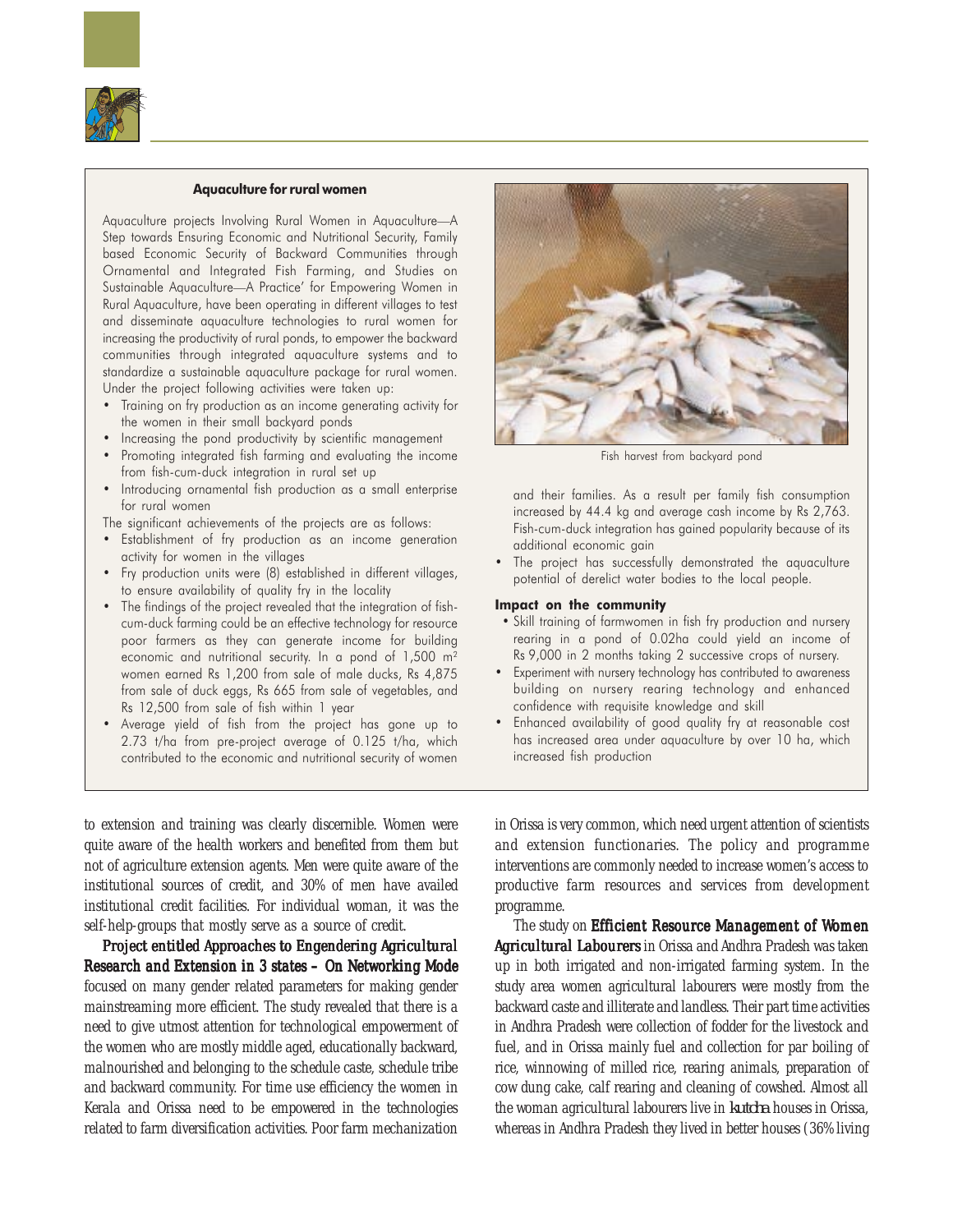



Participants on the ocassion of Kisan mela Training to tribal woman on balanced diet

#### Krishi Vigyan Kendra (KVK)

The KVKs organized training programme on crop production, horticulture, home science, livestock production/management, etc., in which nearly 2.12 lakh farm women, and 64,394 rural girls were trained.

In addition, 27,076 farmwomen and rural girls were also trained through sponsored training programmes on several frontier areas of agriculture. NABARD, DRDA, CAPART, ATMA, DBT, DST, State Department of Animal Husbandry, Agriculture, Women and Child Welfare and Horticulture, sponsored such training programmes.

in *pucca* houses). The wage disparity between male and female labourers was more in Andhra Pradesh compared to Orissa. In these states the labourers get plenty of work during peak farming operations, with no rest even during the lean period as they have to travel long distances in search of off-farm works. Their hard physical work in farm for 8–9 hr/day in rain, heat and cold, caused various health problems including common cold, fever and throat infections. They have no interaction with any government/ private organizations and were unorganized, which resulted in very poor participation of women in developmental programmes.

The project on Development of Modules for Mobilization of Rural Women for Sustainable Livelihood through Women Self Help Groups was taken up to analyze the entrepreneurial activities undertaken by women SHGs related to different production systems. The SWOT analysis of the successful groups was made in the first phase of the project. The rural woman perceived the woman self help groups advantageous in terms of co-operation, self confidence and special recognition.

The project on Popularization of Eco-friendly Pest Management Technologies for Vegetables among Farm Women in Homestead Lands was initiated to validate the available ecofriendly pest management technologies. Eco-friendly pest management technologies and ITKs related to vegetables farming were documented. It was found that nearly 74–95% women lacked knowledge in bio-pesticides, seed treatment and botanical pesticides.

Proper weaning practices are not followed in different localities, hence standardization of a low cost weaning mix was initiated for the children utilizing the locally available food materials under the project Standardization of Weaning Mix Using Different Proportions of Sweet Potato. The low cost and abundant local food materials are rice, moong, gram, til, groundnut, ragi, green leafy vegetables, banana, papaya, yam, sweet potato, potato etc. Dehydrated material of sweet potato, green leaves and potato were prepared and kept in airtight containers and polythene bags for evaluating the shelf life. Broad based food materials rice, moong, gram and til, were selected based on the criteria of palatability for mixing with sweet potato powder at different proportions.

Assessment of extent of deterioration in quality of the seeds saved by the farm families and collection of various invigoration techniques available and determination of potentiality of its



Practical training for participants on use of improved farm equipment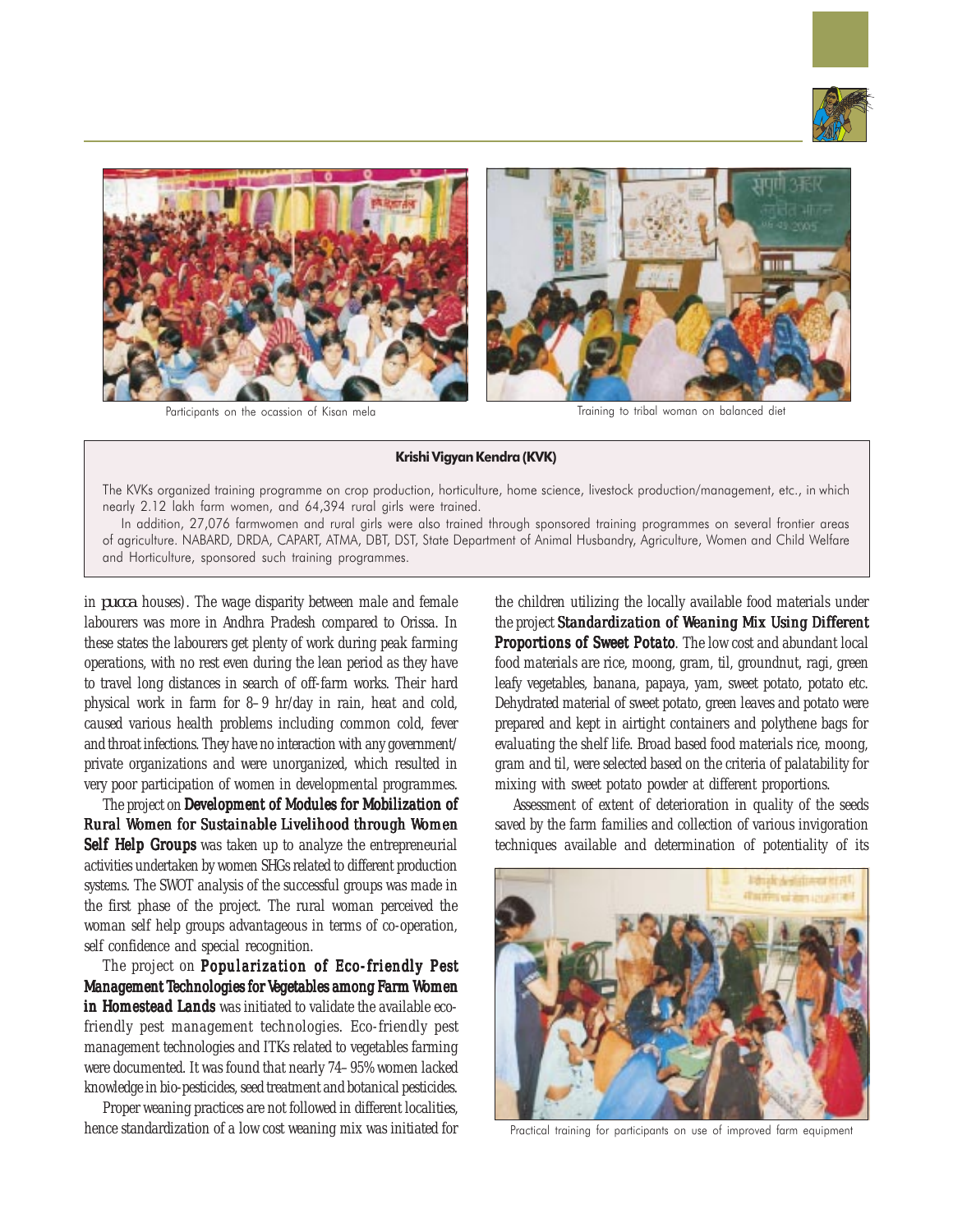



application by farmwomen were taken up in project on Refinement of Invigoration Techniques as Suitable to Farmwomen for Enhancing Planting Value of Finger Millet (*Eluesine coracana*) seeds. Invigoration process as followed by the local people for cucurbits and paddy seeds was recorded for bringing improvement in the techniques. Locally available materials were used to make this process effective.

Under the project on Empowerment of Women in Agriculture the women beneficiaries acquired knowledge for using improved implements and performing farm operations. Custom hiring of the improved implements was on demand among the farmwomen. The impact of the project was assessed through various indicators



Processing of Aonla **Training** on fruit preservation

of drudgery reduction. The ergonomic assessment of the technologies indicated that technologies had contributed in reducing the physiological cost of work by reducing heart rate and energy expenditure during the agricultural operations and increasing output and reducing the postural discomfort. Organizing Selfhelp Group followed by skill development trainings helped the farm women to set-up different enterprises in aquaculture, floriculture, vegetable cultivation, mushroom cultivation, agroprocessing, coir rope, yarn and doormat making.

Family nutrition, confidence and decision-making ability, improved along with their social empowerment among members of the project and members of SHGs through technological

# Ergonomical evaluation of manually operated equipment

The project Ergonomical Evaluation of Manually Operated Cleaner Grader, Seed Drill, Fertilizer Broadcaster and Ridger with Women Workers, was undertaken to assess the drudgery in manually operated cleaner grader, seed drill, fertilizer broadcaster and ridger with women workers. Seed treatment drum, naveen dibbler, wheel hoe, improved sickle, tubular maize sheller, sitting type groundnut decorticator, hanging type cleaner, fertilizer broadcaster, CIAE seed-cum-fertilizer drill, PAU seed drill and hand ridger were suitable for women. There was a need of rubber grip over mild steel handle of the equipment to avoid blisters on farmwomen's palm during the farm operation.



The drudgery in manually operated equipment was studied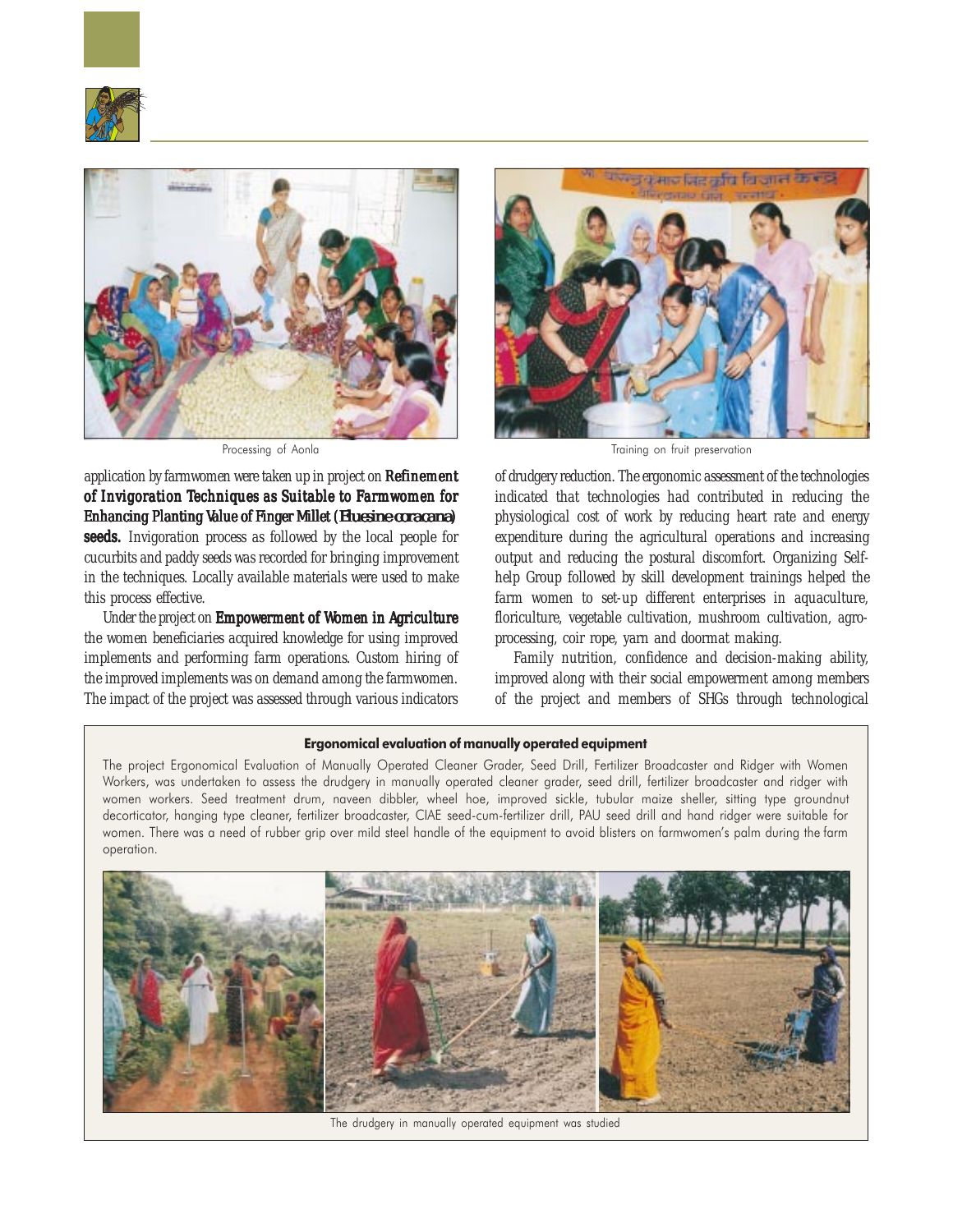

#### SUCCESS STORY

# Dissemination of beekeeping technology through lead farmwoman

Ms Gian Kaur of village Makha in district Mansa, Punjab, adopted scientific beekeeping through the concerted guidance of KVK, Bhatinda. After getting 1 week's training in bee keeping, the KVK helped her in getting loan of Rs 54,000 from Mansa Co-operative Development Bank to start the enterprise. She started with 12 bee colonies and added subsequently another 15 colonies within 1 month, which increased to 54 in a year. Though her main interest was sale of honeybees by bee breeding rather than sale of honey, she sold 1 q of honey in 5 months. She had also sold 49 framers with honeybees till March 2004. The strength of her apiary rose to 90 by September 2004. The economics of bee keeping by Ms Gian Kaur is given below:

## Economics of beekeping

| Rs 21,600<br>Rs 1,000<br>Rs 640                           |
|-----------------------------------------------------------|
|                                                           |
|                                                           |
|                                                           |
|                                                           |
|                                                           |
|                                                           |
|                                                           |
|                                                           |
|                                                           |
| Rs 9,000                                                  |
|                                                           |
| Rs 24,000                                                 |
| <b>Rs 500</b>                                             |
| Rs 56,740                                                 |
|                                                           |
| Rs 10,000                                                 |
| Rs 37,600                                                 |
| Rs 1,20,000<br>Rs 1,67,600                                |
| Rs 1,10,860                                               |
| Rs 2,771                                                  |
| She has been now imparting training to other women in bee |

empowerment. The feedback received from the SHG indicated that 4 SHGs have started availing the micro credit facilities from the banks and they have been sanctioned a loan of Rs 2.50 lakh for expanding their enterprises.

Under the project Empowerment of Farmwomen in Postharvest Handling of Vegetables, the performance of the zero energy cool chamber (ZECC) and bamboo iceless refrigerator (BIR) was tested in 4 villages. Quality of the tomato could be maintained for 3 weeks at low temperature as compared to 3–4 days at ambient conditions.

## SUCCESS STORY

# Success of Self-help Groups

The KVK, Srikakulam, Andhra Pradesh conducted training programme on dairying for 11 members of a Self Help Group called Santhoshimatha. These SHG women were basically fruit vendors with a monthly income of Rs 300-450. The KVK conducted a 7-day training programme on improved dairy practices for the women, under finance of ABIRD (Andhra Bank Institute of Rural Development) besides method demonstrations (fat and SNF estimation, and chopping of fodder) and exposure visits to instill confidence in the trainees to take up dairying. The SHG group established crossbred units (2 crossbred cows/ unit) at Uppinivalasa village of Burja mandal with finance from IOM (International Organization for Migration) through ARTS. The KVK scientists visited these units at regular intervals to solve their problems and conducted various programmes on animal health, vaccination and deworming and provided fodder seed during monsoon season.

Dairying through SHG has also been taken up by several other KVKs for the women farmers. Besides, most of the SHGs also started establishment of other enterprises like backyard poultry, goatry, production and sale of vermicompost, tailoring, rural crafts, food processing, and production and sale of vegetables.



Vermicomposting on income generating entreprise

### **Drudgery reduction**

Involvement of farm women in agricultural activities, types of tools/equipment/machine used by them, their working pattern and drudgery status were studied through the project on Involvement of Farm Women in Agriculture and Allied Activities in the Madhya **Pradesh.** It revealed maximum involvement of farmwomen in drying and storage (77.3%) followed by inter culture (73%) and harvesting operation (72.1%). Nearly 19% households were having wheel hoes and 15% farmwomen operated the wheel hoe. About 53% of the farmwomen were interested in composite training on agriculture, whereas only 19.3% women visited agricultural fair. The farmwomen were utilizing 5.3 hr/day in agricultural activities. The utilization of